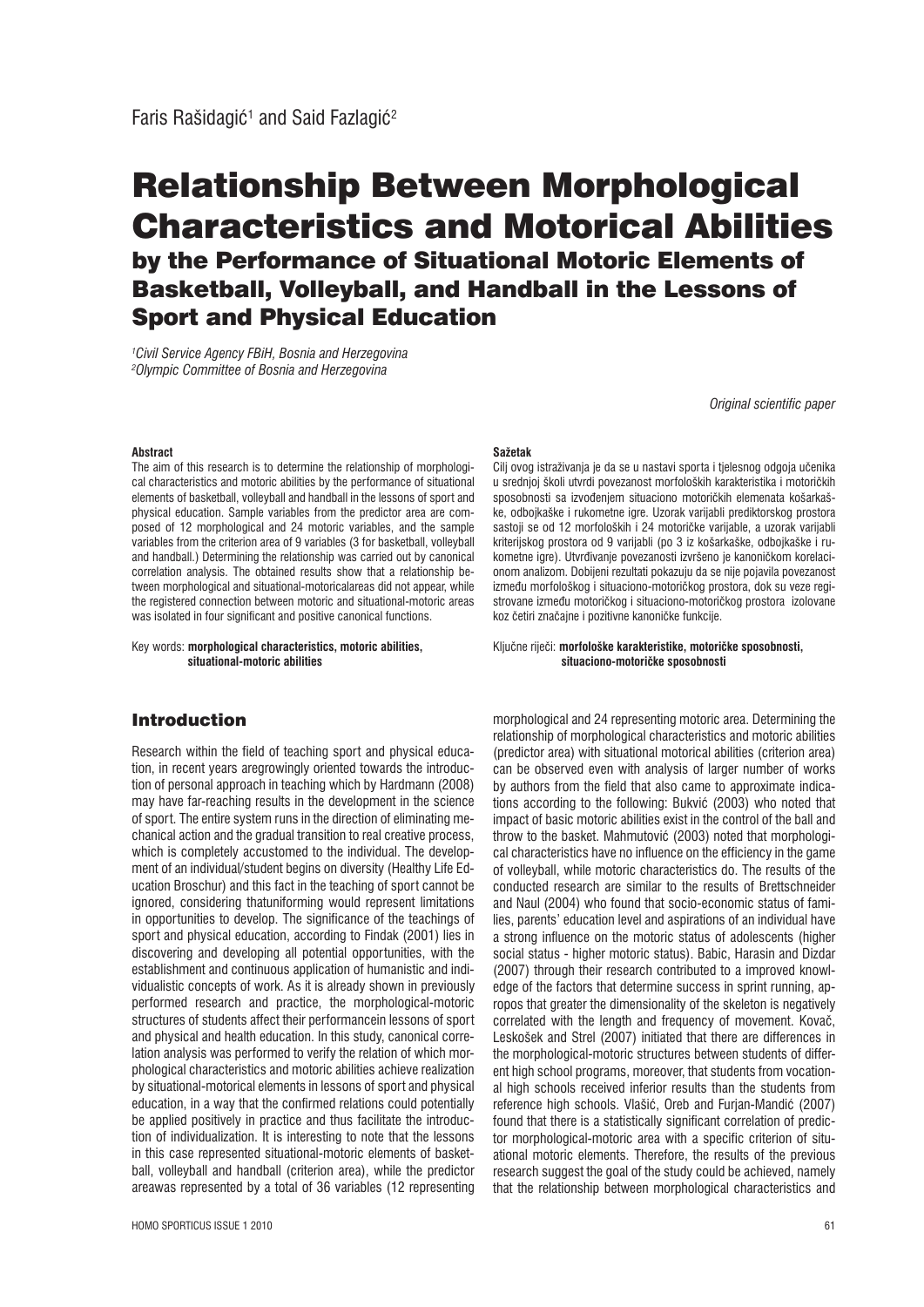motoric abilities by performance of situational motoric elements of basketball, volleyball and handball could be determined. Well established studies of areas and variables, on an objectively professional and scientific level, contribute to individualized teaching materials and adaption to the examinees, which within everything else, provides for higher quality planning and programming in the lessons of sport and physical education in high schools, and also better monitoring of impacts and transformations made in the process of teaching.

## Methods

## Sample examinees

Sample examinees are defined by the male population of vocational high schools in Sarajevo, between the ages of 16-18. The survey included only those students, who during the process of testing and measuring were completely healthy. The total number of examinees in the sample consists of 151 students. All examinees had suitable conditions of regular attendance in the lessons of sport and physical education, which represented one of the fundamental requirements for conducting this research. The sample can not be selected by any criteria for entry into high school school.

## Sample variables

The selection and definition of the investigated areas (morphological, motoric, situational motoric) in this order were made on the basis of standardized and empirically verified methods of measurement and testing, based on which came to specific information about the characteristics of the surveyed examinees.

**The sample of predictor variables** is defined as follows:

Variables for assessment of morphological characteristics:

Body height (VISTJ) Leg length (DUZNG) Arm length (DUZRK) Hand width (SIRSA) Wrist diameter (DIRZG) Elbow diameter (DILAK) Body mass (MASTJ) Upper arm radius (OBNDL) Middle thorax radius (OBGRU) Upper arm skinfold (NBNDL) Back skinfold (NBLED) Abdominal skinfold (NBTRB)

Variables for assessment of motoric abilities:

Variables for assessment of coordination

- 1.Coordination with a bat (MKTKK3)
- 2.Slalom with three medicine balls (MKOS3M)
- 3.Figure eight with ducking (MAGOSS)

Variables for assessment of explosive strength

- 1. Throwing a medicine ball out of a back laying position (MESBML)
- 2. Standing long jump (MESSD)
- 3. Running 20M (MBR20M)

Variables for assessment of movement frequency

- 1. Foot tapping (MBFTAN)
- 2. Foot tapping against a wall (MBFTAZ)
- 3. Hand tapping (MBFTAR)

Variables for assessment of repetitive strength

- 1. Push-ups on a loom (MRASKR)
- 2. Raising body out of a lying position (MRSPTL)
- 3. Deep squats with weights (MRLDCT)
- Variables for assessment of balance
	- 1. Standing on one leg longitudinally on a bench with open eyes (MBAU1O)
	- 2. Standing on one leg across from the bench with closed eyes (MBAU1Z)
	- 3. Standing on one leg longitudinally on a bench for balance with closed eyes(MBAP1Z)

Variables for assessment of precision

- 1. Targeting with a long stick(MPCDŠ)
- 2. Targeting a vertical target by foot (MPGVCN)
- 3. Targeting a horizontal target by hand (MPGHCR)
- Variables for assessment of flexibility
	- 1. Flex with a bat (MFLISK)
	- 2. Leg lift while laying facedown (MFLZLG)
	- 3. Deep forward bend on a bench(MFLDPK)

Variables for assessment of speed

- 1. Running 20M out of a high start (MBR20M)<br>2. Running 20M out of a flying start (MBR20M
- 2. Running 20M out of a flying start (MBR20MLS)
- 3. Running 50M out of a high start (MBR50MVS)

**Sample of criterion variables** (situational-motorical) defined as follows:

Variables for assessment of basketball

- 1. Throwing the ball with both hands against a wall (OKBLRZ)
- 2. Dribbling slalom (OKVLS)
- 3. Throwing ball into basket (OKBLK)
- Variables for assessment of volleyball
	- 1. Hitting aim over a net from primary position(OOGCPMOS)
	- 2. Block "hammer" circular shape (OOOČK)
	- 3. Serve (OOSR)
- Variables for assessment of handball
	- 1. Performing a seven (ORIS)
	- 2. Throwing ball against a wall (ORBLZ)
	- 3. Dribbling slalom (ORVLS)

## Methods of processing data

Processing of data obtained was done by the software package SPSS 12.0 for Windows. At a multivariate level for determining the relation, a canonical correlation analysis was used, which represents an extremely suitable mathematical-statistical procedure in cases where it is necessary to determine a relationship between two sets of different variables.

# Results and Discussion

Canonical correlation analysis **between morphological characteristics and situational-motorical areas** (Table 1.) is not isolated neither of significant nor positive canonical functions (Canonicl R) that could explain a general correlation between morphological characteristics (morphological area) and success in the performance of elements in teaching (situational-motorical area.) On the level of significance from  $p = 0.074$  (not significant) only a canonical function with a canonical root was isolated (Canonicl R) .514, which eventually could explain

26% of the variability (Canonicl R-sqr.) research areas. In this case, it can be concluded, that treating the variables to assess the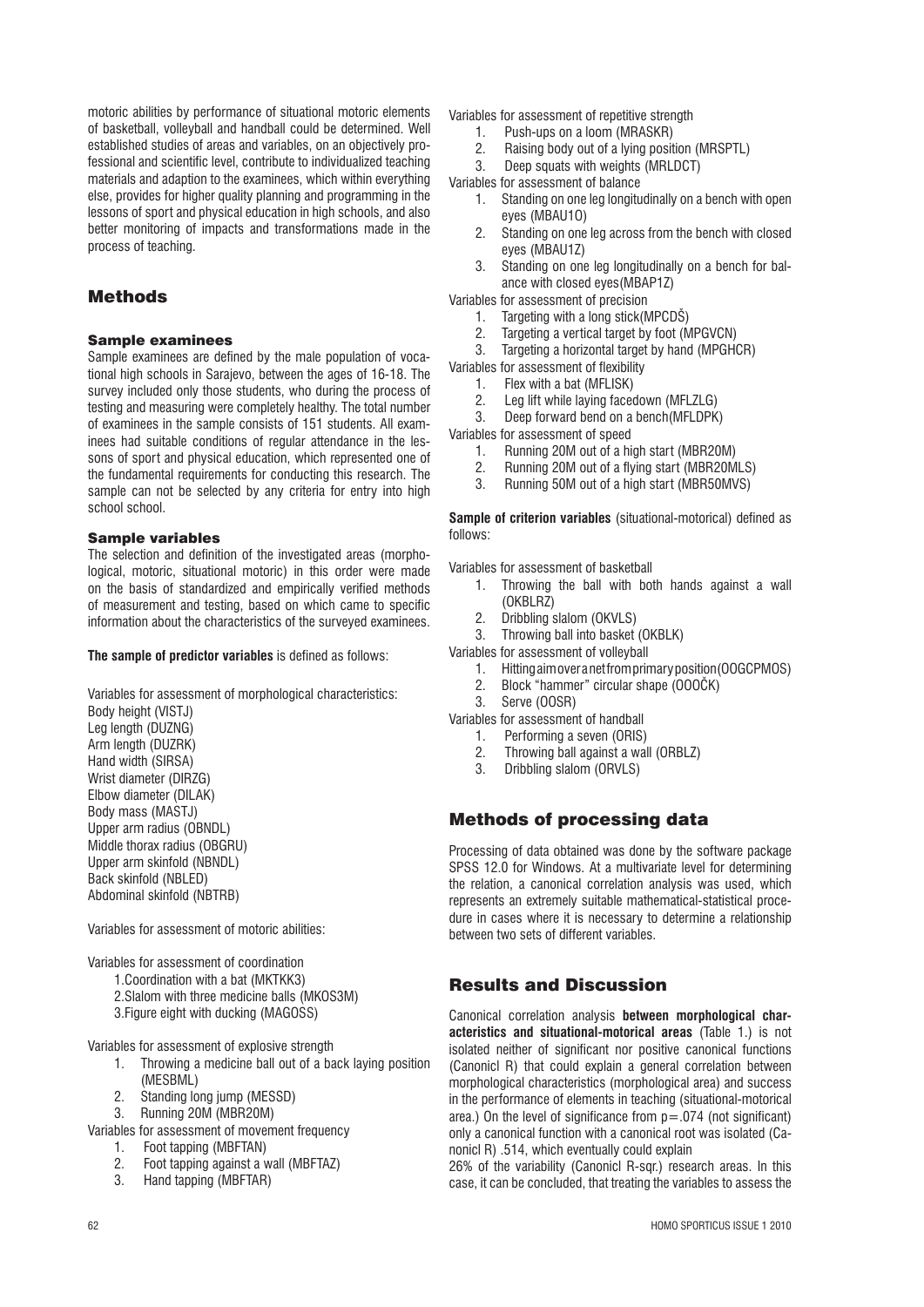morphological status (considering that out of possible 37 by IBP only 9 are used), were not sublimated and showed the influence of morphological area on the performance of elements of sport games in the teachings of sport and physical education in high school populations. The assumption that it was possible, in the case that all the morphological variables were treated cannot be excluded, that is to say the conducting of measurements in accordance to IBP, occurrence of statistically significant canonical functions. It is assumed that the structure of the sampleexaminees (consistent with findings from research in present vocational high schools) and specific age of the studied population (puberty, acceleration of growth and development) had relevant influence on the relations obtained this way. Absence of association or the absence of canonical factors with the significance level to .050 may provide relevant guidance and on the criterion area, it may imply the simplicity/low complexity of elements in volleyball, basketball and handball but are used for analysis of situational motorical areas and for whose performance is not necessary to have significantly marked morphological characteristics.

|                | <b>Canonicl R</b> | <b>Canonicl</b><br>R-sqr. | Chi-sqr. | df  | p    | Lambda |
|----------------|-------------------|---------------------------|----------|-----|------|--------|
| 0              | .514              | .265                      | 129.897  | 108 | .074 | .392   |
|                | .456              | .208                      | 87.071   | 88  | .507 | .534   |
| $\overline{2}$ | .327              | .107                      | 54.518   | 70  | .913 | .675   |
| 3              | .309              | .095                      | 38.728   | 54  | .941 | .756   |
| 4              | .249              | .062                      | 24.735   | 40  | .972 | .836   |
| 5              | .235              | .055                      | 15.779   | 28  | .968 | .892   |
| 6              | .161              | .026                      | 7.854    | 18  | .980 | .945   |
| 7              | .142              | .020                      | 4.167    | 10  | .939 | .970   |
| 8              | .096              | .009                      | 1.296    | 4   | .861 | .990   |

*Table 1. Canonical correlation analysis of morphology /situational motorics*

Canonical correlation analysis **between motorical and situationalmotorical areas** (Table 2.), four significant and positive canonical functions are isolated (Canonicl R) which describes a general relationship between motoric abilities and quality performance of elements in sport games. Level of significance for the first three canonical functions is  $p = .000$ , andfor the fourth isolated function the level of significance is  $p = .019$ . All four isolated canonical functions for these two pairs of variables are quite high, the largest being Canonicl  $R = .748$  which can explain 56% of the common variability (Canonicl R-sgr.), and the lowest being Canonicl R that is .596 which can explain (Canonicl R-sgr.) with 35% common motoric variables and variables for success in performance of elements in sport games. Significant connection of the studied areas (Chi-sgr.) ranges from 422.7 for the first and goes up to the highest of 161.0 for the fourth and lowest canonical factor/function.

|                | <b>Canonicl R</b> | <b>Canonicl R-sqr.</b> | Chi-sqr. | df  | p    | Lambda |
|----------------|-------------------|------------------------|----------|-----|------|--------|
| 0              | .748              | .560                   | 422.769  | 216 | .000 | .041   |
|                | .688              | .474                   | 313.532  | 184 | .000 | .094   |
| $\overline{2}$ | .628              | .395                   | 228.006  | 154 | .000 | .180   |
| 3              | .596              | .355                   | 161.052  | 126 | .019 | .297   |
| 4              | .491              | .241                   | 102.637  | 100 | .408 | .462   |
| 5              | .457              | .209                   | 65.891   | 76  | .789 | .609   |
| 6              | .374              | .140                   | 34.607   | 54  | .981 | .770   |
|                | .266              | .070                   | 14.452   | 34  | .998 | .897   |
| 8              | .186              | .034                   | 4.684    | 16  | .997 | .965   |

*Table 2. Canonical correlation analysis of motoric/situational motoric*

Analyzing the first canonical factor in the projected motorical area (Table 3.) we can conclude that from 24 variables, only 4 have significant correlation relations with an isolated canonical dimension. For all significant correlation coefficients, it can be concluded that they are the middle and lowest level of significance, and from the four listed correlation variables, two treat the area with the coefficient (.368) for the variable from the area of explosives MBR20MVS and coefficient (.353) for the variable MBR20MVS, and one variable treats an area: pure explosive strength of (.256) for MESBML and the precision area of (.339) for MPGVCN. All listed variables except MESBML also have significant correlationswith other isolated canonical factors, but this fact does not change the significance of the impact on the currently analyzed first canonical root. Relations set like this lead us to the fact that the first canonical factor in motorical areas behave as a factor of speed- precision performance.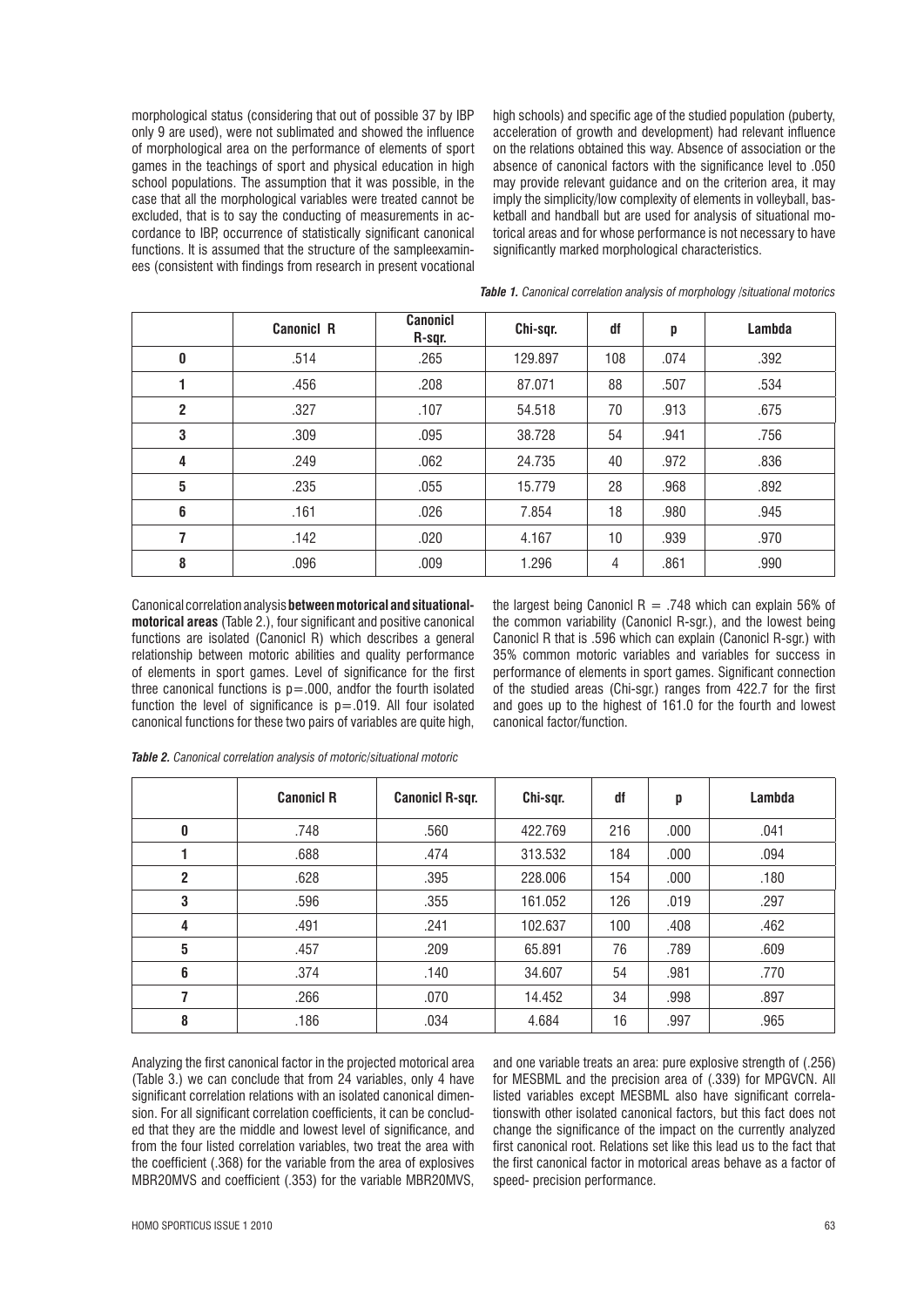The first canonical factor projected in situational-motorical areas (Table 4.) has two isolated variables with strong non significant connections in basketball OKBLRZ of (.533) and handball OR-VLS with a negative sign and coefficient from (-.579). Since both tests, i.e. the element represented by these variables require speed-accurate properties, thus this isolated factor, saturated with two variables that belong to different sport games, can bedefines as a factor of saturated speed-accurate characteristics that are demonstrated during the performance of given elements in sport games.

The listed variables (OKBLRZ and ORVLS) have suitable high projections on the rest of the canonical factors, while other variables with isolated canonical factors have a connection below (.-248), i.e. that connection is not statistically significant. According to the above listed, this factor could be defined as the factor of speed-accuratecharacteristics that are represented in the sport of basketball and handball, because there is a connection between these areas with an isolated canonical function (ex. Throwing the ball with the hands against the wall in basketball and dribbling slalom with the ball in handball, requires speed to catch the ball, precision blocking the ball, speed of movement and manipulation of the body in order to dominate the ball and direct movement, etc.) Considering the relationship between situational-motorical area and motorical area at the first isolated canonical function, considering that the speed accurate characteristics are defined in the motorical area, it is necessary for the realization of the situationalmotorical elements in correlation, in reference to theassignment: throwing a ball against the wall in basketball – for a limited time of 30 sec. with the requirement that the ball bounces off the wall at a distance of 3 m, in order to achieve the best results that require speed and precision and handball dribbling slalom – for the shortest time necessary to implement the appropriate motorical task which also requires speed and precision, and for which are seen from the above outlined that speed and precision is necessary, we can conclude that the attained connections are expected and logical.

On behalf of the second canonical factor projected in motorical area (Table 3.) we can statethat it registers a significant correlation with two variables whose relationship with the canonical factor can be defined by the following: one variable with the most but negative signs MBAU1O with a correlation coefficient of (-.537), which is the largest level of connectivity with other canonical factors and defines an area where balance is the major difference compared to the first canonical factor of motorical area, because at this- from the first root the connection is not registered nor a variable from the area of balance and the second variable MBF-TAN at a somewhat lower level of connectivity from the area of speed frequency (-.428) also for which a significant connection in other canonical factors was not found. According to the variables with which the correlation was made, but do not consist of significant canonical projections with other factors, we can state that name of the factor is - factor of balance with some influences of movement frequency, which is not surprising, considering the requirement of possessing certain abilities in the area of balance and frequency speed, it is necessary for the realization of certain situational-motorical tasks (ex. For the shortest time a larger amount of repetition while maintain equilibrium in order to better master the ball, etc.).

On behalf of the second canonical factor projected in the situational-motorical area (Table 4.) which is typically isolated, with a strongly indicated connection, two variables representative of the game of basketball (.717.)OKBLRZ and (.628) OKVLS and

something lower, but still significant individual correlation with the variables of volleyball (.598) OOSR and handball (.410) ORBLZ. Even though these variables belong to different sports, analyzing activities of movement is necessary for the execution of situational-motorical tasks, it can be stated that the second canonical factor of situational-motoric area is marked and is called the motoric abilities of balance and movement frequency, and is exactly isolated in the second factor of motorical areas. Therefore elements of sports (especially in the game of basketball) that are found to be in a significant correlation with the second canonical factor, for quality performance, requires motorical abilities isolated by the second canonical factor in the motorical area, and this confirms the previously named motorical factor.

In the second isolated canonical function, the isolated factor in the motorical area is defined as the factor of balance with some influence of the frequency speed of movement. By analyzing the description of situational-motorical tests where, for ex. for a limited time of 30 sec. where it is necessary that the ball bounces off the wall at a distance of 3 m, in order to achieve the best results, which apart from speed requires maintenance of the body in a proper position of balance in order to establish "under the ball" or where for the shortest period of time necessary to implement the appropriate motorical task (speed) or where it is necessary to show specifically precise shooting or precise handling of the ball (precision) , we can constitute that the obtained correlation for the following variables from the situational-motorical area (OKBLRZ, OKVLS, OOSR and ORBLZ) confirms that it is about balance and speed frequency whichare necessary for the performance of motorical tasks, so the accomplished connections are natural and expected.

On behalf of the third projected canonical factor in the motoric area (Table 3.) we can state that it has positive relationships with a larger amount of motorical variables, reverently , if we take the lowest coefficient as (-.434) MRLDCT even five variables correlate in the area (total consisting of 24). Those variables, according to the significance of the relation with isolated factors, can be divided into several groups, however, because of wide interpretation of a very complex system of relations, and one that is already weighed down by a large number of coefficients in boundary values in this case variables are easier to group by the area they represent. In this sense we can state that two of three variables that represent the area of speed have a very high correlation with isolated canonical factors (-.832) MBR20MVS and (.787) MBR20MLS while the third variable of speed with a correlation coefficient under (-.434), but with a specificity that this canonical factor has the largest correlation (in comparison to the three stopped isolated roots in the motorical area). It is interesting that that the areas of coordination (.604 MKTKK3), explosive strength (.537 MESSD) and repetitive strength (-.434 MRLDCT) each have one variable of correlation, which in other isolated motorical canonical factors there is no correlation, and can be interpreted that it is only significant for this canonical factor. For two groups of variables we can state that they do not have one variable in a statistically significant relation with an isolated canonical factor, i.e. representative variable in the area of flexibility and area of speed frequency. Taking into consideration the largest number of correlation variables (two speed variables and two strength variables- explosive and repetitive) isolated canonical factor can be called the factor of powerful speed characteristics, with some variables that represent the area of coordination.

In the third projected canonical factor of situational-motorics area (Table 4.) it can be stated that it has statistically significant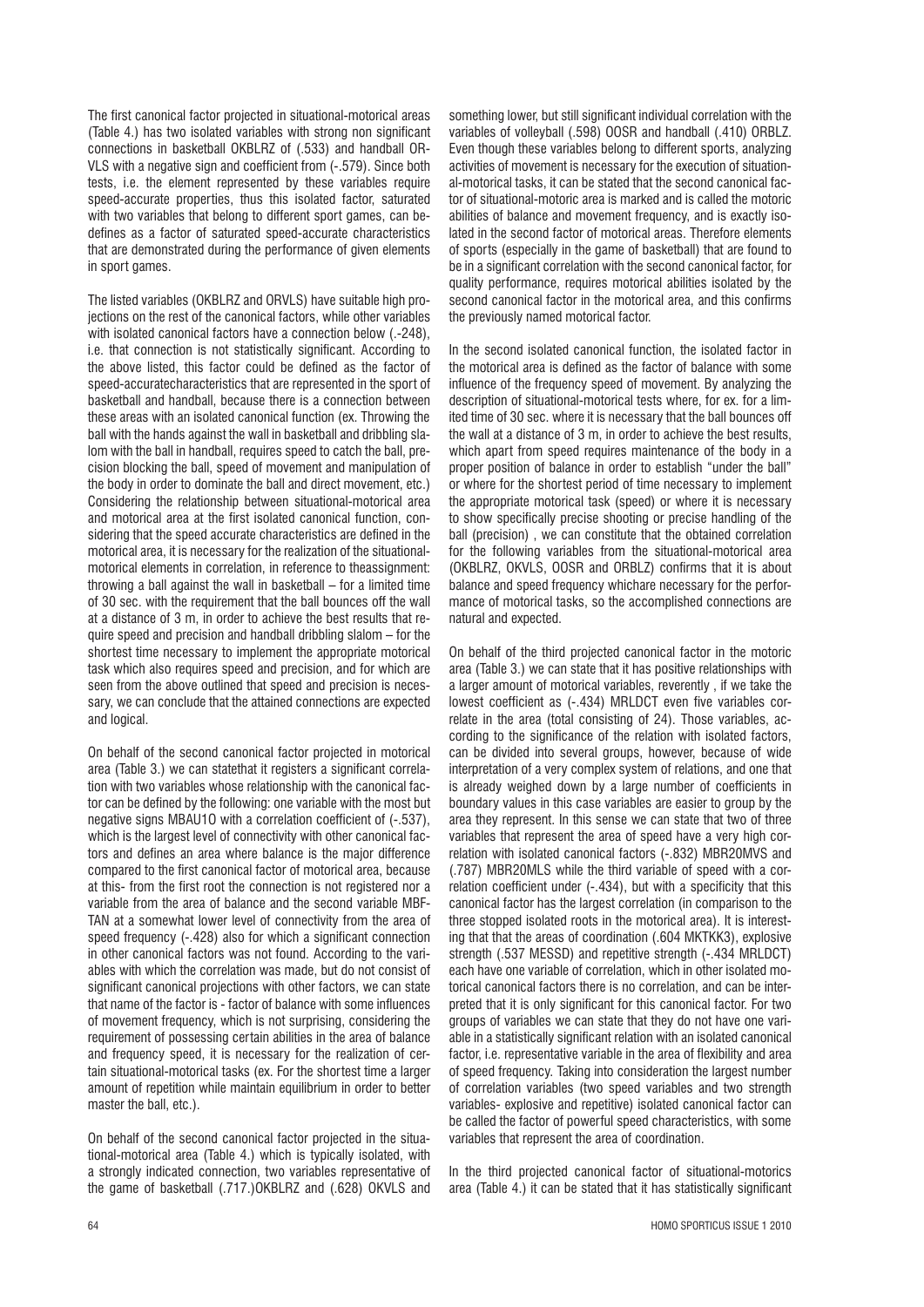connections with all three variables of sports: basketball (-726) OKVLS, volleyball with two variables (.582) OOGCPMOS and (.431) OOOCK and handball with (-.614) ORVLS. Interpreting the relationship of coefficient height in variables of different sports with isolated canonical factors, it can be constituted that they are logical, because they arefor ex. the variable in basketball of dribbling slalom and the variable in handball dribbling slalom, both are individually associated with the canonical factor in a high correlation relationship (.726) OKVLS and (-.614) ORVLS, and for both tests the presence of speed, strong and coordinated properties are required in examinees (it is also important for both variables in the game of volleyball). With this a name could be given to this factor, in addition it could confirm the previously given name to the third isolated canonical factor in the motorical area. In accordance to the given, as a representative of factors with a slight advantage, and considering that this is the third canonical factor, we can define the game of volleyball, whose two variables correlate in the area and for whose performance of elements , as in the performance of basketball and handball slalom, is required quick, strong and coordinated characteristics.

For the third isolated canonical function, it can be concluded that it is in the motorical area the isolated factor is defined by speed-strong characteristics in examinees, and that the variables (OKVLS, OOGCPMOS, OOOCK and ORVLD) that are in correlation with the canonical factor in the area of situational motorics, bythis statement confirming it. For the performance of these motorical tasks, particularly out of volleyball (two to three representatives in correlation), it is necessary to possess speed strong characteristics in examinees. In confirmation of the following, a specific description of the test could be used; for ex. measurement of precision of the lower block or the specific precision of aiming the ball, but where a concrete realization of the same, an examinee must continue to maintain the body in a proper position (for what strength is needed), or for maintaining precision at a high level, where at the continuous performance of the task also requires speed and strong abilities in examinees. Based on the above, it can be confirmed that the acquired connections for the third canonical function are logical and expected.

For the fourth - also the last isolated canonical factor (Table 2. and 3.) can be stated that it has a level of significance from  $p =$ .019, that Canonicl R amounts to .596 and can explain (Canonicl R sgr.) 35% of motorical variables and variables for success in performance of elements in sport games, and that the significant connections of the research area (CHI-sgr.) ranges 161.0. With these characteristics the fourth isolated factor in the motorical area practically represents a mathematical artifact. All latent dimensions, excluding the coordination variables, have a connection with at least one of the variables with the above canonical factors where it can particularly state the variables that define area of frequency, regarding that it is the only one in this area that has correlation with all three variables with the canonical factor (.370) MBFTAN, (-.526) MBFTAZ and (-.393) MBFTAR. Essentially, because of the saturation of canonical factors with a large number of different variables with different levels of coefficients in comparison to, this factor can be interpreted only as a factor of general motorical abilities of examinees.

By means of the fourth projected canonical factor in situational motorical areas (Table 4.) all three variables of basketball have a positive correlation with relations (.498) OKBLRZ, (431) OKVLS and (-.465) OKBLK., with the exception of these three variables, only one more variable out of a different area- area of volleyball associates with canonical factors of (.782) OOSR. Hence, considering that it concerns the last isolated canonical factor that is saturated with more then one variable of sport games and the canonical function only 35% groups of motoric variables and variables for the assessment of accomplishment are explained, it can be stated that it is defined from the assessment out of the field of basketball sport games, for which performance is required general motoric abilities of examinees, and that that factor can be named the general factor of motoric abilities.

The fourth isolated canonical function that has a low level of significance and that explains only 35% variability can be defined as the general motoric ability of examinees. The following confirms canonical roots achieved in the motoric area that correlates with great amount of different variables and as relations in situationalmotorical areas within the three variables of basketball and one variable from the area of volleyball make a significant canonical connection with an isolated canonical root. As it is for the realization of motorical tasks (in a situational motorical area consisting of 9, four variables have a positive relations) that represent the performed tests, the necessary synergized complex of different motorical abilities of an individual, is natural to define this function as a general motorical ability of anexaminee.

*Table 3. Canonical factors in a motoric area*

|                 | KF <sub>1</sub> | KF <sub>2</sub> | KF <sub>3</sub> | KF <sub>4</sub> |
|-----------------|-----------------|-----------------|-----------------|-----------------|
| <b>MKTKK3</b>   | .045            | .129            | .604            | .126            |
| <b>MKOS3M</b>   | $-168$          | .141            | .051            | $-175$          |
| <b>MAGOSS</b>   | $-.203$         | .212            | $-.258$         | .166            |
| <b>MESBML</b>   | .256            | .172            | .098            | .091            |
| <b>MESSD</b>    | .167            | .469            | .537            | .447            |
| <b>MBR20MVS</b> | .368            | .444            | .277            | $-766$          |
| <b>MBFTAN</b>   | .174            | $-.428$         | .124            | .370            |
| <b>MBFTAZ</b>   | .235            | $-.360$         | $-.108$         | $-0.526$        |
| <b>MBFTAR</b>   | .144            | .009            | .029            | $-.393$         |
| <b>MRASKR</b>   | $-.074$         | $-145$          | $-282$          | .180            |
| <b>MRSPTL</b>   | .215            | .308            | .292            | $-.408$         |
| <b>MRLDCT</b>   | $-.097$         | .025            | $-.434$         | .029            |
| <b>MBAU1Z</b>   | $-172$          | .049            | $-.332$         | .021            |
| <b>MBAP1Z</b>   | $-062$          | .042            | $-210$          | $-.307$         |
| <b>MBAU10</b>   | .015            | $-0.537$        | .026            | $-069$          |
| <b>MPCDS</b>    | .089            | .056            | .326            | $-0.016$        |
| <b>MPGVCN</b>   | .339            | .134            | $-269$          | $-.397$         |
| <b>MPGHCR</b>   | .004            | $-244$          | $-134$          | .443            |
| <b>MFLISK</b>   | $-232$          | $-251$          | .173            | $-.281$         |
| <b>MFLZLG</b>   | $-129$          | .055            | .134            | $-224$          |
| <b>MFLDPK</b>   | .101            | .271            | .124            | $-194$          |
| <b>MBR20MVS</b> | .353            | $-.203$         | $-.832$         | .395            |
| <b>MBR20MLS</b> | $-.000$         | $-.380$         | .787            | $-.341$         |
| <b>MBR50MVS</b> | $-.220$         | .148            | $-.396$         | $-162$          |